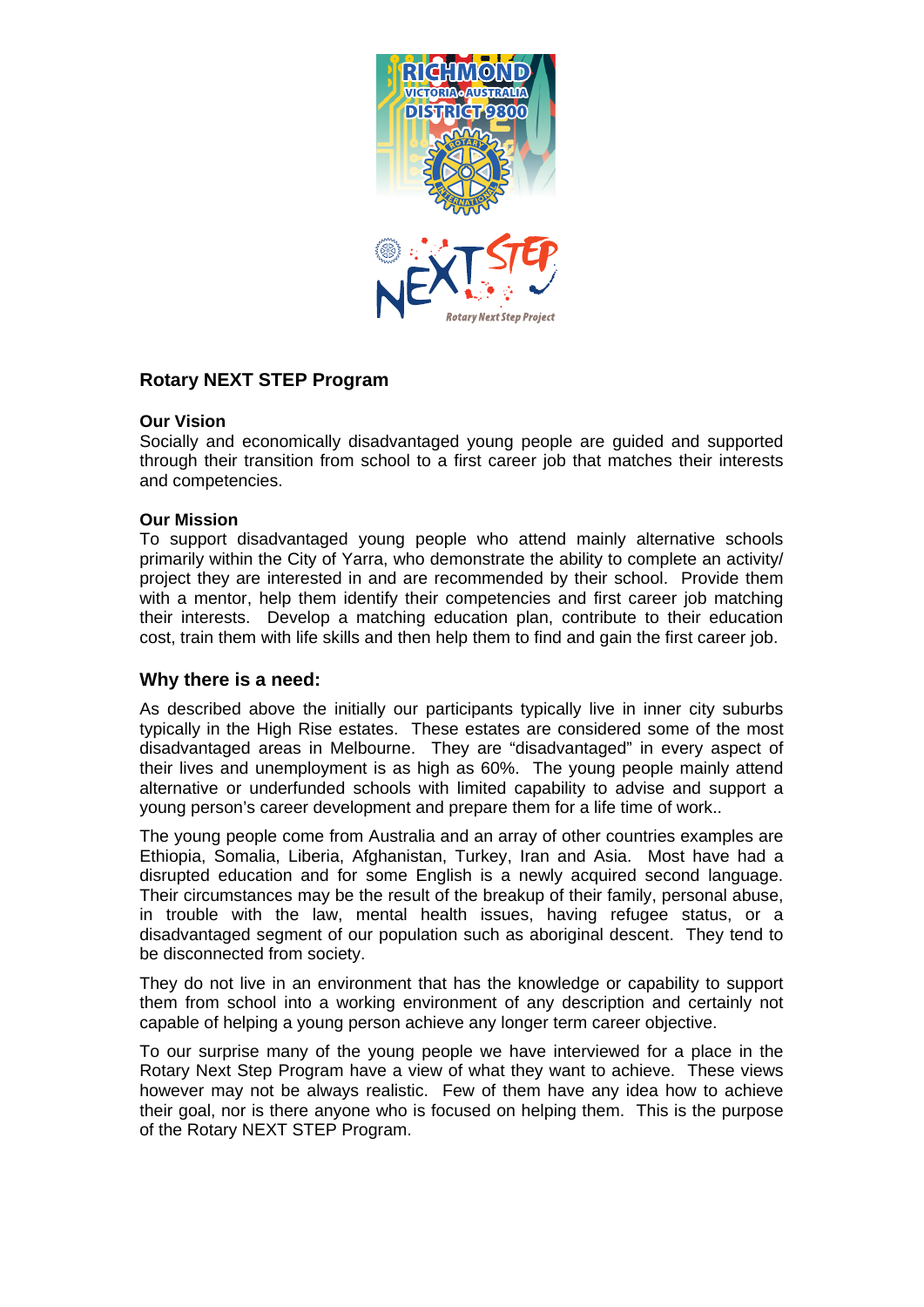#### **How we connect with and recruit our participants.**

Our participants are young people attending an array of non mainstream or under resourced schools. They include Sydney Road Community School, Lynall Hall, Collingwood Alternative School, Collingwood English Language School, Collingwood College, Princes Hill Secondary College, NMIT – Yamec, Asylum Seeker Resource Centre. They are usually in Year 10 at the time we invite them to participate. Programs such as the Rotary Club of Richmond's Youth Arts Project are used to identify and connect with young people who demonstrate their enthusiasm to complete a project. The completion of a project combined with a teacher/youth worker recommendation ensure we focus on the young people most in need.

The stages in the project:

# **1. The interview and offer of a Mentor**

In our first interview explaining the project to the young person we encourage them to have a Mentor for it provides a source of stability in their unstable world. If they decide, with the support of their parents or guardian (if they have them) they want a Mentor, they complete the application and are matched to a Mentor. This is arranged by our project partners **Big Brothers Big Sisters** or and can take some time. Mentors also come from other sources.

## **2. Discovering an individuals strengths and potential career goals.**

The next step is to help the young person discover their capability strengths and interests thereby clarifying a potential career goal. This is achieved with the use of the support of our project partner **Chandler Macleod's CMy People** using their unique online Employability Skills Profiler. The projects Youth Support Worker conducts the individual testing in conjunction with the person responsible for career guidance. The results are discussed with the young person and with help and understanding a plan is progressively developed to achieve the first career job and education.

## **3. We organise Work Experience with the school**

Work experience programs exist in most schools however our objective is to give it greater focus in line with the first career job. Using the Rotary Network we are more able to find the work experience to match the first career job. This helps us discover if the young person is enthusiastic about the opportunity

## **4. We provide key life skills and support in gaining the first career job**

The "How to Get a Job" training helps a young person understand the nature of work, how to define their interests, experiences, and understand how to define their first career goal job. It helps them understand the career guidance they receive. We teach how to research where to find that job and apply for it and then train them to develop interviewing skills.

We train in "How to Manage Money" including, financial goal setting, budgeting, managing debt and investing.

We will also offer training in "Effective Communication Skills".

We organise training to gain a Driving Licence and First Aid Training.

The training is delivered by volunteer practicing professionals.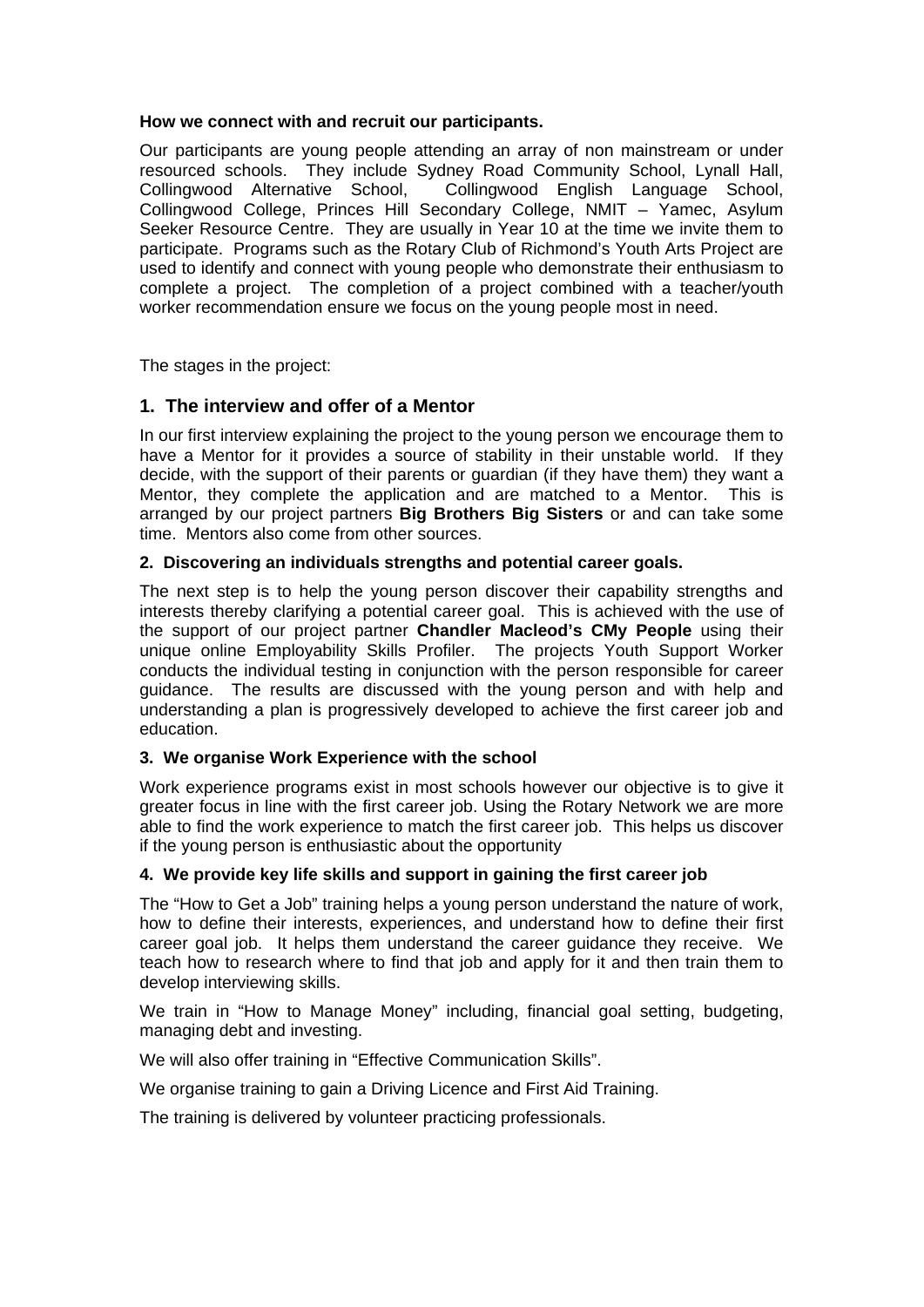**5. We help find the first career job. We prepare the young person to apply for the job and the interview.** 

### **6. We make a contribution to the costs of the tertiary education related to the first career job.**

Throughout the three year program a participant can earn as a reward for completing training, career guidance, maintaining contact, completing work experience, attending interviews up to **\$700 of Educational Credits** payable to an education Institution on the invoice.

#### **In summary**

**The project case manages young people through during the final years of school and transition into employment typically over a three year period from around 16 to 19 years of age.** 

**Currently there are 45 young people in the program. Each year we induct about 15 new participants and graduate up to 15 young people.**